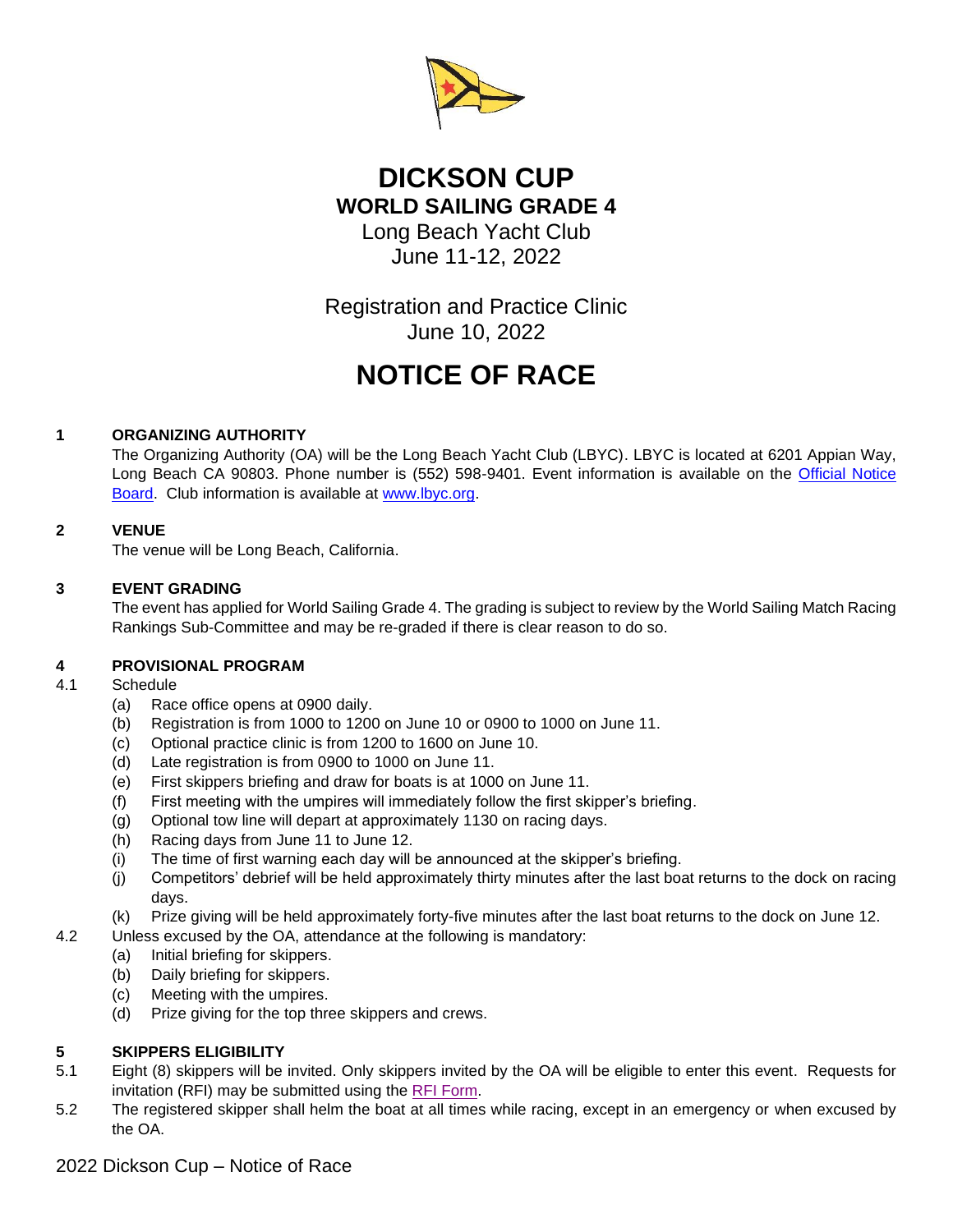- 5.3 To remain eligible, a skipper shall confirm acceptance of the invitation in writing by the date specified on the invitation.
- 5.4 The minimum and maximum ages for both skipper and crew are 13 and 20 years, respectively.
- 5.5 All competitors shall meet the eligibility requirements of World Sailing regulation 19.2.
- 5.6 All competitors shall obtain a World Sailing Sailor ID code by registering online at [www.sailing.org.](http://www.sailing.org/isafsailor) Skippers shall inform the OA of their World Sailing ID at registration.

# **6 ENTRIES**

- 6.1 The skipper shall be entered upon completion of registration, and the payment of all fees and deposits. All payments shall be made by credit card in US dollars. Final competitor list will be noted in SI Addendum A.
- 6.2 The entry fee is \$150.
- 6.3 The optional Friday practice clinic fee is \$100.
- 6.4 When a skipper accepts an invitation and later withdraws within one month of the event or leaves the event before the end without written approval from the OA, a zero score may be applied to their ranking points for that event by World Sailing (World Sailing Regulation 27.2).
- 6.5 Damage Deposit
	- (a) An initial damage deposit of \$1500 shall be paid at registration, unless extended by the OA. This deposit represents the maximum payable amount by the skipper for any one incident.
	- (b) If a deduction from the damage deposit is decided by the OA, it may require that the deposit be restored to its original amount before the skipper will be permitted to continue in the event.
	- (c) Any remaining deposit after the event will be refunded within 10 days.

### **7 RULES**

- 7.1 The event will be governed by the rules as defined in the World Sailing RRS, including Appendix C.
- 7.2 The rules for the handling of boats will apply to all racing and practice sailing. Class rules will not apply.
- 7.3 Any prescriptions of the national authority that will apply will be posted on the [Official Notice Board.](https://www.lbyc.org/default.aspx?p=v35EvtView&type=0&ID=205359&noreset=yes)
- 7.4 Major Alterations to the RRS:
- (a) RRS C6.3 and C8.6 will be changed in the Sailing Instructions.
- 7.5 A Protest Committee (PC) will be appointed by the OA.

# **8 BOATS AND SAILS**

- 8.1 The event will be sailed in Soling type boats, provided by the OA.
- 8.2 Eight (8) boats will be provided.
- 8.3 The following sails will be provided for each boat: Mainsail, Jib, and Spinnaker.
- 8.4 Boats will be initially allocated by draw and then rotated per the schedule provided in the sailing instructions. The OA or Race Committee (RC) may modify the rotation schedule as needed.
- 8.5 The OA or RC may require rotation of sails for any reason. Rotation of sails by the OA or RC shall NOT be grounds for redress by a competitor. This changes RRS 62.1(a).

#### **9 CREW (INCLUDING SKIPPER)**

- 9.1 The crew shall be a minimum of three (3) and maximum of four (4). All registered crew shall sail all races.
- 9.2 Maximum crew weight is 262.5 kg (578.7 lbs).
- 9.3 When a registered skipper is unable to continue the event, the OA may authorize an original crew member to substitute.
- 9.4 When a crewmember is unable to continue in the event the OA may authorize a substitute, a temporary substitute or other adjustment.

#### **10 EVENT FORMAT**

- 10.1 The event will consist of the following stages: Stage 1 – Double Round Robin
- 10.2 The RC may change the format or terminate any stage of the event when, in its opinion, it is impractical to attempt to hold the remainder of matches under the existing conditions or in the remaining time scheduled. Early stages may be terminated in favor of later stages.

# **11 COURSE**

11.1 The course will be windward/leeward with starboard roundings, finishing downwind.

2022 Dickson Cup – Notice of Race